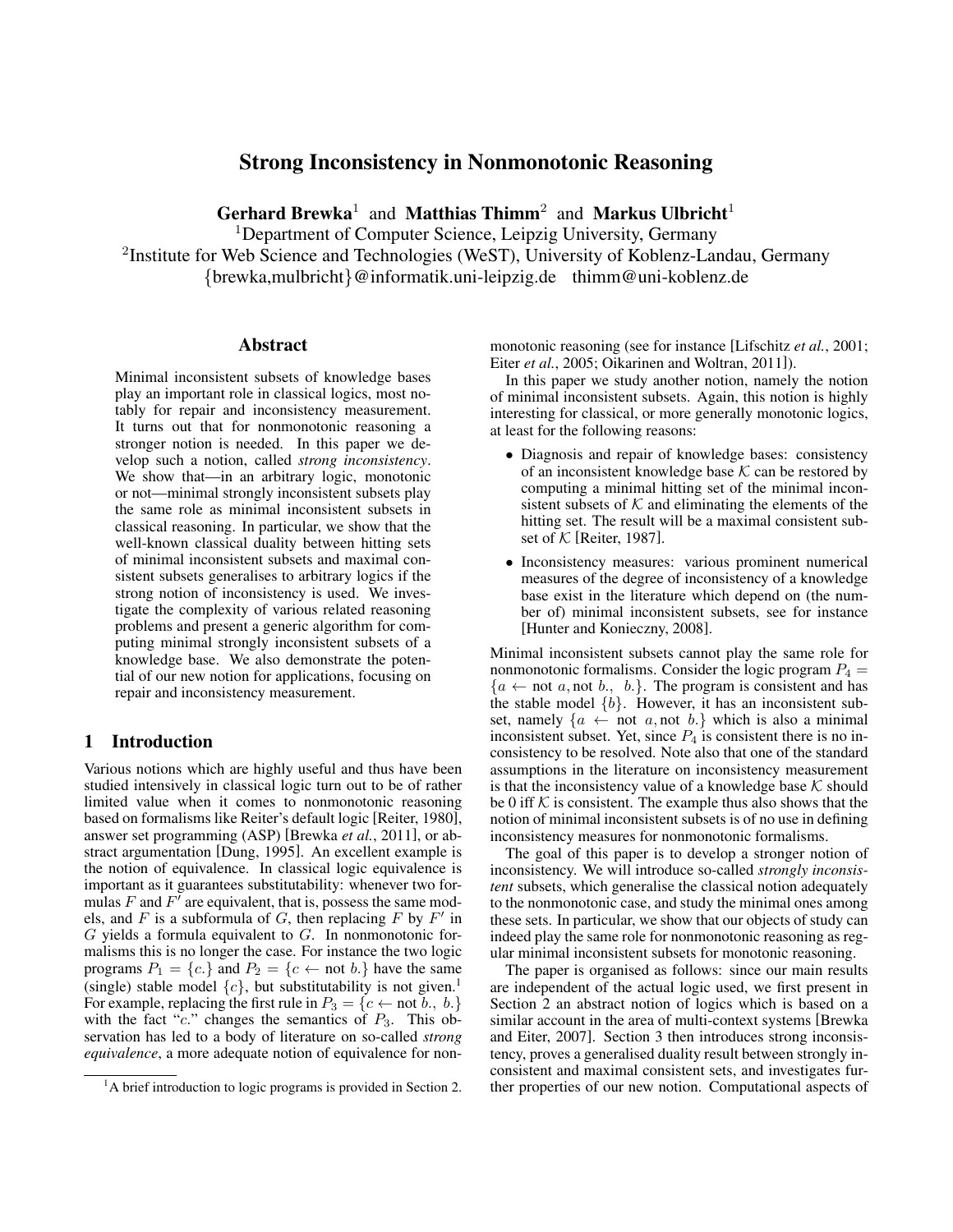strong inconsistency, including a complexity analysis and a generic algorithm for computing strongly inconsistent subsets, are studied in Section 4. Section 5 discusses applications of our new notion in diagnosis and inconsistency measurement. Section 6 concludes.

Proofs of technical results can be found in an extended version of this paper<sup>2</sup>.

## 2 Preliminaries

We first describe what we mean by a—potentially nonmonotonic—logic in an abstract manner, following the characterisation of logics in [Brewka and Eiter, 2007]. Here a logic is specified by a set KB of knowledge bases, a set BS of belief sets, and an acceptability function  $ACC: KB \rightarrow 2^{BS}$ . The analysis in this paper assumes that knowledge bases are sets of formulas. Moreover, the distinction between consistent and inconsistent belief sets is crucial. For this reason we extend Brewka and Eiter's characterisation as follows:

**Definition 2.1.** A logic  $L$  is a tuple  $L$ (WF, BS, INC, ACC) where WF is a set of well-formed formulas, BS is a set of belief sets,  $INC \subseteq BS$  is an upward closed<sup>3</sup> set of inconsistent belief sets, and  $\mathsf{ACC}: 2^{\mathsf{WF}} \to 2^{\mathsf{BS}}$ assigns a collection of belief sets to each subset of WF. A *knowledge base*  $K$  of  $L$  is a finite subset of  $WF$ . A knowledge base K is called *inconsistent* iff  $ACC(\mathcal{K}) \subset INC$ .

Note that a knowledge base  $K$  can be inconsistent because it has no belief sets, and consistent even if some (but not all) of its belief sets are in INC. We illustrate the generality of the above definition by giving instantiations for propositional logic, answer set programming [Brewka *et al.*, 2011], and abstract argumentation frameworks [Dung, 1995].

Example 2.2. Let A be a set of propositional atoms. A propositional logic  $L_P$  can be defined as  $L_P$  =  $(W\overline{F}_P, BS_P, INC_P, ACC_P)$  where  $WF_P$  are the well-formed formulas over  $A$ ,  $BS<sub>P</sub>$  are the deductively closed sets of formulas,  $INC<sub>P</sub>$  has  $WF<sub>P</sub>$  as its single element, and  $ACC<sub>P</sub>$  assigns to each  $K \subseteq WF_P$  the set containing its set of theorems.

Example 2.3. Let A be a set of propositional atoms. Extended logic programs under answer set semantics over A is the logic  $L_{ASP} = (WF_{ASP}, BS_{ASP}, INC_{ASP}, ACC_{ASP})$  where  $WF_{ASP}$  is the set of all rules over A,  $BS_{ASP}$  consists of the sets of literals over  $A$ ,  $\textsf{INC}_{\textsf{ASP}}$  are the belief sets containing a complementary pair of literals, and ACC<sub>ASP</sub> assigns to a logic program  $P \subseteq \overline{WF}_{ASP}$  the set of all answer sets of P.

Example 2.4. Abstract argumentation frameworks under e. g. stable semantics [Dung, 1995] can be modelled as a logic  $L_{\text{AAF}} = (\text{WF}_{\text{AAF}}, \text{BS}_{\text{AAF}}, \text{INC}_{\text{AAF}}, \text{ACC}_{\text{AAF}})$  in the following way: given some set of abstract arguments Arg, the elements of  $W_{\text{AAF}}$  are either elements of  $Arg$ , or pairs of such elements, called attacks, i. e.,  $WF_{AAF} = Arg \cup (Arg \times Arg)$ . The former are needed to represent arguments which do not participate in any attack. Belief sets are arbitrary sets of arguments,  $ING_{AAF}$  is empty, and  $ACC_{AAF}$  assigns to each knowledge base  $AF \subseteq WF_{AAF}$  the stable extensions of the argumentation framework.

As the above examples show, the abstract notion is general enough to model monotonic and nonmonotonic logics.

**Definition 2.5.** A logic  $L = (WF, BS, INC, ACC)$  is weakly monotonic whenever  $\mathcal{K} \subseteq \mathcal{K}' \subseteq \mathsf{WF}$  implies

1. if  $B' \in \text{ACC}(\mathcal{K}')$  then  $B \subseteq B'$  for some  $B \in \text{ACC}(\mathcal{K})$ .

L is monotonic if  $K \subseteq K' \subseteq WF$  in addition implies

2. if  $B \in \text{ACC}(\mathcal{K})$  then  $B \subseteq B'$  for some  $B' \in \text{ACC}(\mathcal{K}'),$ 

Note that this definition generalises [Brewka and Eiter, 2007] where in addition ACC is required to be unique for monotonic logics. The two conditions are needed to guarantee that both skeptical and credulous inference based on intersection, respectively union of belief sets are monotonic.

It is easy to see that—as expected—propositional logic is monotonic whereas logic programs under the answer set semantics and abstract argumentation frameworks are not.

**Lemma 2.6.** *Let*  $L = (WF, BS, INC, ACC)$  *be weakly* monotonic and  $K \subseteq K'$ . If  $\hat{K}$  is inconsistent then so is  $\mathcal{K}'.$ 

We will call a knowledge base (weakly) monotonic whenever its associated logic is. Also, whenever there is no risk of confusion we will leave the actual logic implicit.

Throughout the paper we use examples based on logic programs with two kinds of negation, classical negation  $\neg$  and default negation not, under answer set semantics. Such programs consist of rules of the form

$$
l_0 \leftarrow l_1, \dots, l_m, \text{not } l_{m+1}, \dots, \text{not } l_n. \tag{1}
$$

where the  $l_i$  are classical literals. For programs without default negation ( $m = n$ ) the unique answer set is the smallest set of literals closed under all rules, where a set is closed under a rule of form (1) iff the head literal  $l_0$  is in the set whenever the body literals  $l_1, \ldots, l_m$  are. For a program P with default negation, a set  $M$  of literals is an answer set iff  $M$  is the answer set of the reduced program  $\mathbb{P}^M$  obtained from  $\mathbb P$ by (i) deleting rules with not  $l_i$  in the body for some  $l_i \in M$ , and (ii) deleting default negated literals from the remaining rules.  $P$  is inconsistent iff all of its answer sets contain a complementary pair of literals. This includes the case where P has no answer sets at all. Readers are referred to [Brewka *et al.*, 2011] for more details.

## 3 Strong Inconsistency

Let  $L = (WF, BS, INC, ACC)$  be a logic and  $K \subseteq WF$  a knowledge base of  $L$ . We will leave  $L$  implicit in the rest of this section. We use  $I(K)$  to denote the collection of all inconsistent subsets of  $K$ . A set  $H \in I(K)$  is called *minimal inconsistent* if  $H' \subsetneq H$  implies  $H'$  is consistent.  $I_{min}(\mathcal{K})$  is the set of all minimal inconsistent subsets of  $K$ .

A consistent subset H of K is called *maximal* K*-consistent* if  $H \subsetneq H' \subseteq \mathcal{K}$  implies  $H'$  is inconsistent. We let  $C(\mathcal{K})$ and  $C_{max}(\mathcal{K})$  denote the set of all consistent and maximal  $K$ -consistent subsets of  $K$ , respectively.

In weakly monotonic logics, whenever a knowledge base  $K$ is inconsistent, then so is  $\mathcal{K}'$  for any knowledge base  $\mathcal{K} \subseteq \mathcal{K}'$ . This follows directly from weak monotonicity and upwardclosedness of the inconsistent belief sets. In nonmonotonic logics this property does not hold in general as additional information may resolve inconsistency.

<sup>2</sup>http://mthimm.de/misc/btu\_ijcai17\_ext.pdf

<sup>&</sup>lt;sup>3</sup>S upward closed means  $B \in S$  and  $B \subseteq B'$  implies  $B' \in S$ .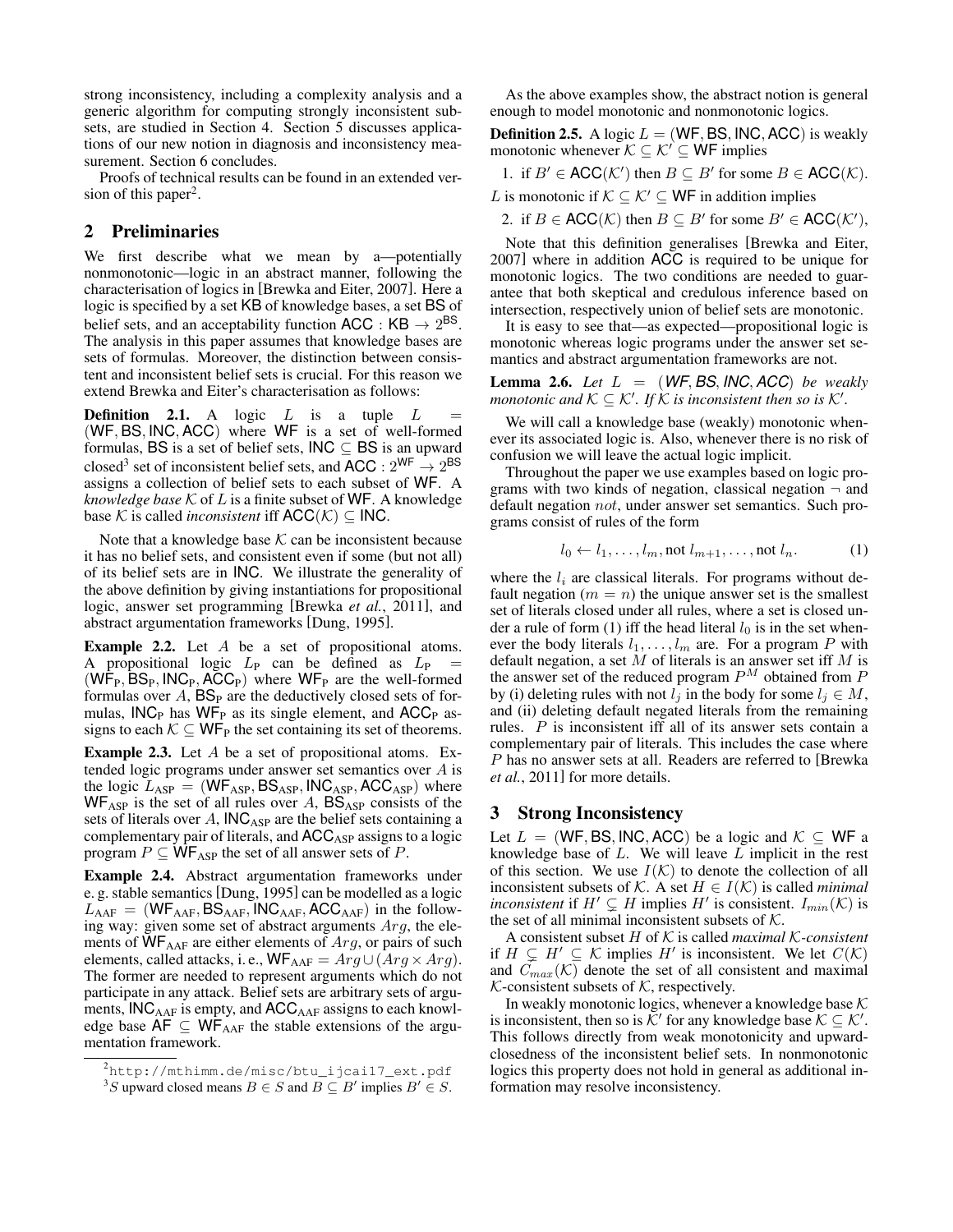Another property of monotonic logics is a specific duality between minimal inconsistent and maximal consistent sets. For that we need the following notion:

**Definition 3.1.** Let  $M$  be a set of sets. We call  $H$  a *hitting set* of M if  $\mathcal{H} \cap M \neq \emptyset$  for each  $M \in \mathcal{M}$ . A hitting set  $\mathcal{H}$  of  ${\mathcal M}$  is a *minimal hitting set* of  ${\mathcal M}$  if  ${\mathcal H}'\subsetneq {\mathcal H}$  implies  ${\mathcal H}'$  is not a hitting set of  $M$ .

In the monotonic case, we have the following duality result (see [Reiter, 1987] for a proof of the first-order case in the setting of diagnosis).

Theorem 3.2 (MinHS duality). *Let* K *be a weakly monotonic knowledge base. Then,*  $H$  *is a minimal hitting set of*  $I_{min}(\mathcal{K})$ *if and only if*  $K \setminus H \in C_{max}(\mathcal{K})$ *.* 

For nonmonotonic logics, this is not true anymore because a consistent knowledge base may contain inconsistent subsets. In order to generalise Theorem 3.2 to the nonmonotonic case, we need a different, stronger notion of inconsistency. Here is the definition of the central notion of this paper:

**Definition 3.3.** For  $H, \mathcal{K} \subseteq \mathsf{WF}$  with  $H \subseteq \mathcal{K}$ , H is called *strongly* K-inconsistent if  $H \subseteq H' \subseteq K$  implies  $H'$  is inconsistent. The set H is called *strongly inconsistent* if it is strongly WF-inconsistent.

In other words, a subset of a knowledge base  $K$  is strongly  $K$ -inconsistent if all its supersets within the knowledge base  $K$  are inconsistent as well. Note that this is a generalisation of standard inconsistency: both notions coincide in the monotonic case (cf. Proposition 3.5 below).

**Definition 3.4.** For  $H, K \subseteq \mathsf{WF}$  with  $H \subseteq K$ ,  $H$  is *minimal strongly* K*-inconsistent* if H is strongly K-inconsistent and  $H' \subsetneq H$  implies that  $H'$  is not strongly K-inconsistent.

Let  $SI(\mathcal{K})$  denote the set of all strongly  $\mathcal{K}$ -inconsistent subsets of  $K$  and let  $SI_{min}(\mathcal{K})$  denote the set of all minimal strongly  $K$ -inconsistent subsets of  $K$ . The following results are immediate, respectively easy to show:

Proposition 3.5. *Let* K *be a knowledge base.*

- *1. If*  $K$  *is weakly monotonic, then*  $I(K) = SI(K)$ *.*
- *2. If*  $K$  *is weakly monotonic, then*  $I_{min}(\mathcal{K}) = SI_{min}(\mathcal{K})$ *.*
- *3.* K is inconsistent iff  $SI(K) \neq \emptyset$  iff  $K \in SI(K)$ .
- *4.* If H is strongly K-inconsistent and  $H \subset \mathcal{K}' \subset \mathcal{K}$ , then H *is strongly* K<sup>0</sup> *-inconsistent.*

We are now in a position to present one of our main results.

Theorem 3.6 (Generalised MinHS duality). *Let* K *be a knowledge base. Then,* H *is a minimal hitting set of*  $SI_{min}(\mathcal{K})$  *if and only if*  $\mathcal{K} \setminus \mathcal{H} \in C_{max}(\mathcal{K})$ *.* 

**Example 3.7.** Consider again the logic program  $P_4 = \{a \leftarrow$ not  $a,$  not  $b., b.$ } from before. The single (and thus also minimal) inconsistent subset is  $H = \{a \leftarrow \text{not } a, \text{not } b.\}.$ Since it contains one rule only, it coincides with the minimal hitting set.  $P_4 \setminus H$  is consistent, but not maximal consistent as  $P_4$  itself is consistent. Using strong inconsistency leads to the intended result: H is inconsistent, but not strongly  $P_4$ inconsistent. In fact,  $SI_{min}(P_4)$  is empty, and so is the minimal hitting set. The single maximal consistent subset is  $P_4$ , as stated in Theorem 3.6.

Theorem 3.6 suggests that strong inconsistency is indeed an adequate notion that allows us to generalise results from monotonic logics to arbitrary ones. Even though fixing one part of  $K$  by removing a formula could potentially render another part of  $K$  inconsistent, we can restore consistency as in the monotonic case, using the notion of strong inconsistency.

In the literature on classical inconsistency handling the notion of *free formulas* plays a special role [Hunter and Konieczny, 2008] since such a formula has no influence whatsoever regarding consistency. We will next investigate a similar notion for our general setting.

**Definition 3.8.** Let  $K$  be a monotonic knowledge base. A formula  $\alpha \in \mathcal{K}$  is called *free* if

$$
\alpha \in \mathcal{K} \setminus \bigcup_{H \in I_{min}(\mathcal{K})} H = \bigcap_{H \in C_{max}(\mathcal{K})} H. \tag{2}
$$

Due to Theorem 3.6, an equality similar to the one in (2) also holds in nonmonotonic logics.

Corollary 3.9. *Let* K *be a knowledge base. Then*

$$
\mathcal{K} \setminus \bigcup_{H \in SI_{min}(\mathcal{K})} H = \bigcap_{H \in C_{max}(\mathcal{K})} H.
$$

Consider a monotonic knowledge base  $K$ . Since a free formula  $\alpha \in \mathcal{K}$  is contained in any maximal consistent set  $H \subseteq \mathcal{K}$ , we see that for a free formula  $\alpha$  the following implication holds.

$$
\forall H \subseteq \mathcal{K} : H \in C(\mathcal{K}) \Rightarrow H \cup \{\alpha\} \in C(\mathcal{K}) \tag{3}
$$

However, in a nonmonotonic framework, (3) does not necessarily mean that  $\alpha$  is irrelevant regarding consistency of K. For example, K could be consistent while  $\mathcal{K} \setminus \{\alpha\}$  is not. Hence, in order to obtain a similar notion of free formulas we need to strengthen (3).

**Definition 3.10.** Let  $K$  be a knowledge base. A formula  $\alpha \in$ K is called *neutral* if it satisfies

$$
\forall H \subseteq \mathcal{K} : H \in C(\mathcal{K}) \Leftrightarrow H \cup \{\alpha\} \in C(\mathcal{K}).\tag{4}
$$

A formula  $\alpha \in \mathcal{K}$  is called *consistency restoring* if it satisfies (3), but not (4). The neutral and the consistency restoring formulas in K are denoted  $Ntr(K)$  and  $Res(K)$ , respectively. Proposition 3.11. *If* K *is weakly monotonic, then* (3) *and* (4) *coincide and hence,*  $Ntr(K) = Free(K)$  *and*  $Res(K) = \emptyset$ *.* 

Proposition 3.12. *Let* K *be a knowledge base. Then*

$$
Ntr(\mathcal{K}) \cup Res(\mathcal{K}) \subseteq \bigcap_{H \in C_{max}(\mathcal{K})} H.
$$

In the Introduction we mentioned equivalence as another notion that has been strengthened for nonmonotonic logics. We conclude this section with a connection between strong equivalence and strong inconsistency. Strong equivalence, mainly studied in logic programming and argumentation, can be generalised to arbitrary logics in the following way: let  $L = (WF, BS, INC, ACC)$  be a logic. The knowledge bases  $\mathcal{K}$  and  $\mathcal{K}'$  are strongly equivalent iff  $\mathsf{ACC}(\mathcal{K} \cup H) =$ ACC( $K' \cup H$ ) for each  $H \subseteq \mathsf{WF}$ . We obtain the following:

**Proposition 3.13.** Let  $K$ ,  $K'$  and  $H$  be knowledge bases. If K and K' are strongly equivalent, then K is strongly  $K \cup H$ *inconsistent iff*  $K'$  *is strongly*  $K' \cup H$ *-inconsistent.* 

The result does not hold if equivalence is used rather than strong equivalence.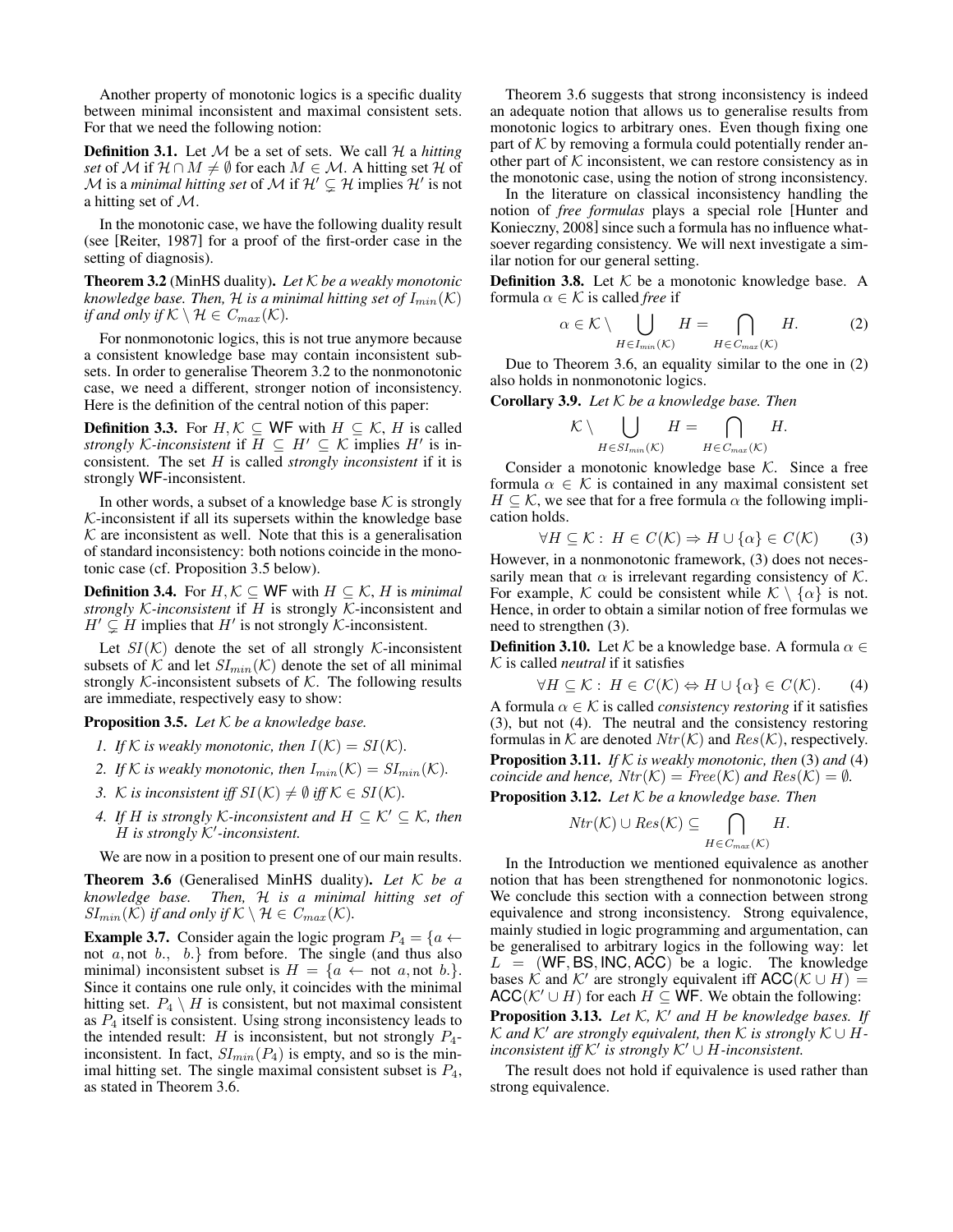## 4 Computational Complexity

Theorem 3.6 suggests that strong  $K$ -inconsistency (Definition 3.3) naturally generalizes inconsistency to nonmonotonic frameworks. However, this notion requires consideration of all supersets of a given set, which is apparently more involved than considering inconsistency in monotonic logics. So, we are interested in the computational complexity of deciding (minimal) strong  $K$ -inconsistency and in particular the difference between monotonic and nonmonotonic logics.

We assume the reader to be familiar with the classes  $\Sigma_m^p$ and  $\Pi_m^p$ ,  $m \geq 0$ , of the polynomial hierarchy. We also make use of the classes  $D_m^p$ , which are the classes of languages that are intersections of a language in  $\Sigma_m^p$  and a language in  $\Pi_m^p$ [Papadimitriou, 1994].

In order to assess the computational complexity of deciding (minimal) strong inconsistency, we compare it to the classical setting: in [Papadimitriou and Wolfe, 1988], it has been shown that Minimal Unsatisfiability (MU) is  $D_1^p$ -complete. MU is the following problem: "Given a propositional formula  $\phi$  in CNF, is it true that it is unsatisfiable, but removing an arbitrary clause renders it satisfiable?" Our first observation in this section is a generalisation of this result to higher levels of the polynomial hierarchy.

A *quantified Boolean formula* (QBF) Φ is a formula

$$
\Phi = Q_1 X_1 \dots Q_m X_m \phi
$$

with quantifiers  $Q_1, \ldots, Q_m \in \{\forall, \exists\}$ , pair-wise disjoint sets of variables  $X_1, \ldots, X_m$ , and a propositional formula  $\phi$  over the variables  $X_1 \cup \ldots \cup X_m$ . A QBF  $\Phi$  is *true* if  $\phi$  evaluates to true with respect to the quantifiers, e.g.,  $\forall x_1 \exists x_2(x_1 \lor \neg x_2)$  is true as for every truth value of  $x_1$  one can find a truth value of x<sub>2</sub> such that  $x_1 \vee \neg x_2$  evaluates to true. A QBF  $\Phi$  is in *prenex normal form* if the quantifiers  $Q_1, \ldots, Q_m$  alternate between ∀ and ∃. The problem of deciding whether a QBF Φ with m alternating quantifiers starting with  $\exists$  (resp. starting with  $\forall$ ) is true is the canonical  $\Sigma_m^p$ -complete (resp.  $\Pi_m^p$ -complete) problem [Papadimitriou, 1994].

Let now QBF-MU( $Q_1, ..., Q_m$ ) be the following problem:

Given a QBF  $\Phi = Q_1 X_1 \dots Q_m X_m$   $\phi$  in prenex normal form with  $\phi = C_1 \wedge \ldots \wedge C_r$  and formulas  $C_1, \ldots, C_r$ , is it true that  $\Phi$  is false, but removing any conjunct  $C_k$  from  $\phi$  renders  $\Phi$  true?

For this problem, we obtain a similar result as [Papadimitriou and Wolfe, 1988], which, to our knowledge, has not been stated explicitly before.

**Theorem 4.1.** *If*  $m \ge 2$ *, then* QBF-MU( $Q_1, ..., Q_m$ ) *is*  $D_m^p$ *complete.*

Combining Theorem 4.1 and the result in [Papadimitriou and Wolfe, 1988] (i.e., the case where  $m = 1$  and  $Q_1 = \exists$ ), one can observe that the case where  $\Phi$  is of the form  $\Phi =$  $\forall X \phi$  is missing. Indeed, it turns out to be easier.

Proposition 4.2. QBF-MU(∀) *is NP-complete.*

Remark 4.3. We can cast the logic of quantified Boolean formulas into our general logical framework as well. Given quantifiers  $Q_1, \ldots, Q_m$  and sets of variables  $X_1, \ldots, X_m$ , we define a corresponding logic  $L =$  $L(Q_1, \ldots, Q_m, X_1, \ldots, X_m) = (\mathsf{WF}, \mathsf{BS}, \mathsf{INC}, \mathsf{ACC})$  as follows:  $WF = WF(X_1 \cup ... \cup X_m)$  is the set of all wellformed Boolean formulas over the atoms in  $X_1 \cup \ldots \cup X_m$ ,  $BS = \{\perp, \perp\}$ , INC =  $\{\perp\}$  and for a knowledge base  $\mathcal{K} = \{C_1, \ldots, C_r\}$  we let  $\phi(\mathcal{K}) = C_1 \wedge \ldots \wedge C_r$  and define  $\text{ACC} = \text{ACC}(Q_1, \ldots, Q_m)$  via

$$
\mathsf{ACC}(\mathcal{K}) = \begin{cases} \{ \top \}, & \text{if } Q_1 X_1 \dots Q_m X_m \ \phi(\mathcal{K}), \\ \{ \bot \}, & \text{otherwise.} \end{cases}
$$

Now, deciding whether  $\Phi$  is a "yes" instance of QBF-MU( $Q_1, ..., Q_m$ ) corresponds to checking whether K is minimal (strongly) inconsistent.

We now turn to the general discussion on the computational complexity of problems related to strong inconsistency. For that, we assume an arbitrary but fixed logic  $L =$ (WF, BS, INC, ACC) for the remainder of this section. To be able to assess how difficult it is to check whether a subset  $H \subseteq \mathcal{K}$  of a knowledge base  $\mathcal{K}$  is (minimal) strongly  $\mathcal{K}$ inconsistent, we consider checking satisfiability of  $K$  as the basis of our investigation. More precisely, we consider the following decision problems:

| $SAT_{K}$                       | Input: $\mathcal{K} \subseteq \mathsf{WF}$<br><b>Output:</b> TRUE iff $K$ is consistent                                             |
|---------------------------------|-------------------------------------------------------------------------------------------------------------------------------------|
| $S\text{-}INC_{\mathcal{K}}(H)$ | <b>Input:</b> $\mathcal{K} \subseteq \mathsf{WF}, H \subseteq \mathcal{K}$<br><b>Output:</b> TRUE iff $H \in SI(\mathcal{K})$       |
| MIN-S-INC $_{\mathcal{K}}(H)$   | <b>Input:</b> $\mathcal{K} \subseteq \mathsf{WF}, H \subseteq \mathcal{K}$<br><b>Output:</b> TRUE iff $H \in SI_{min}(\mathcal{K})$ |

In other words,  $SAT_{\mathcal{K}}$  is the generalisation of the satisfiability problem in our general logic L, S-INC $_K(H)$  is about deciding whether  $H$  is strongly  $K$ -inconsistent, and MIN-S-INC $_{\mathcal{K}}(H)$  is about deciding whether H is a minimal strongly K-inconsistent set. If L is monotonic and  $\text{SAT}_{\mathcal{K}} \in \mathcal{C}$ for some class C, then S-INC $_{\mathcal{K}}(H)$  is in co-C. However, in a nonmonotonic framework, checking whether a given subset  $H \subseteq \mathcal{K}$  is strongly  $\mathcal{K}$ -inconsistent involves considering all sets H' with  $H \subseteq H' \subseteq \mathcal{K}$  and corresponding consistency checks. This may increase computational complexity in some cases, but, interestingly, not always as the following result shows.

**Theorem 4.4.** *Let*  $K$  *be a knowledge base. Let*  $m \geq 1$ *. If the decision problem*  $\text{SAT}_K$  *is in* 

- *(a)*  $\Sigma_m^p$ , then S-INC<sub>K</sub>(H) is in  $\Pi_m^p$ ,
- *(b)*  $\Pi_m^p$ , then  $S\text{-INC}_\mathcal{K}(H)$  *is in*  $\Pi_{m+1}^p$ ,
- *(c)*  $\Pi_m^p$  and  $K$  is weakly monotonic, then  $S\text{-}INC_{\mathcal{K}}(H)$  is in  $\Sigma_m^p$ .

Theorem 4.1 already showed how difficult MIN-S-INC $_{\mathcal{K}}(H)$  is compared to the decision problem  $SAT_{\mathcal{K}}$  in the generic framework of QBFs (cf. Remark 4.3). As stated in Theorem 4.4, checking strong inconsistency is in general more difficult in nonmonotonic frameworks and we obtain a similar result in the case of MIN-S-INC $_{\mathcal{K}}(H)$ . However, the increase of the computational complexity stems from checking the "strong" part in "strong minimal inconsistency" rather than the "minimal" part. For that reason and as the following result shows, moving from the problem S-INC $_{\mathcal{K}}(H)$  to the problem MIN-S-INC $_{\mathcal{K}}(H)$  i. e., additionally asking for minimality—does not involve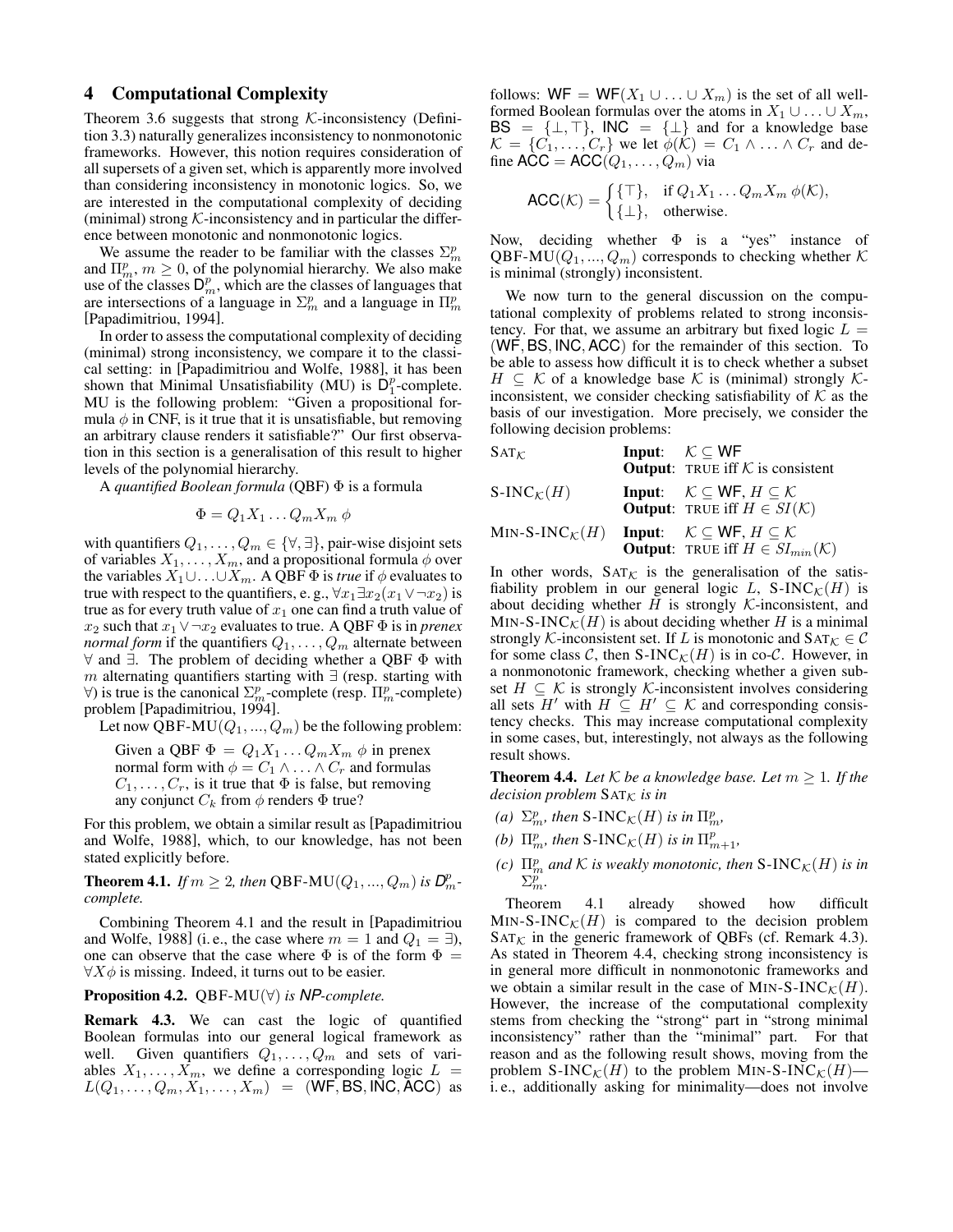going up an additional level in the polynomial hierarchy but only moving to the corresponding  $\overline{\mathsf{D}_{m}^{p}}$  class.

**Theorem 4.5.** Let  $K$  be a knowledge base. Let  $m \geq 1$ . If the *decision problem*  $SAT<sub>K</sub>$  *is in* 

- (a)  $\Sigma_m^p$ , then MIN-S-INC<sub>K</sub>(H) is in  $D_m^p$ ,
- *(b)*  $\Pi_{m}^p$ , then MIN-S-INC<sub>K</sub>(H) is in  $D_{m+1}^p$ ,
- *(c)*  $\Pi_m^p$  *and*  $K$  *is weakly monotonic, then* MIN-S-INC $_K(H)$ *is* in  $D_m^p$ .

In Theorems 4.4 and 4.5 only membership statements are given. Thus, they leave open whether S-INC $_{\mathcal{K}}(H)$  and MIN-S-INC $\kappa(H)$  can be strictly less difficult than  $\Pi_{m+1}^p$ and  $D_{m+1}^p$ , respectively, if K is nonmonotonic and SAT<sub>K</sub> in  $\Pi_m^p$ . However, we obtain completeness for a specific (artificial) nonmonotonic logic, showing that the bounds from both cases (b) from Theorems 4.4 and 4.5 are tight in general.

**Theorem 4.6.** *There is a logic*  $L = (WF, BS, INC, ACC)$ *such that*  $SAT_{\mathcal{K}}$  *is in*  $CoNP = \Pi_1^p$  *and* 

- (*a*)  $S\text{-INC}_{\mathcal{K}}(H)$  *is*  $\Pi_2^p$ -complete and
- *(b)* MIN-S-INC<sub> $K$ </sub> $(H)$  *is*  $D_2^p$ -complete.

We give two more hardness results for case (a) of Theorem 4.5 for the framework of logic programming. Be reminded that deciding whether a given logic program  $P$  is consistent is NP-complete [Eiter and Gottlob, 1995].

**Theorem 4.7.** The problem MIN-S-INC<sub>P</sub>(H) is  $D_1^p$ *complete for logic programs.*

As a second example, we consider disjunctive logic programs, i. e., logic programs with rules such as (1) but that may have disjunctions in the head rather than a single literal. Due to [Eiter and Gottlob, 1995], deciding whether a given disjunctive program is consistent is  $\Sigma_2^p$ -complete.

**Theorem 4.8.** *The problem* MIN-S-INC<sub>P</sub>(H) *is*  $D_2^p$ *complete for disjunctive logic programs.*

To conclude this discussion on computational complexity, we present a generic algorithm for computing  $SI(K)$ . Algorithm 1 computes strongly  $K$ -inconsistent subsets in the order of decreasing cardinality, starting with  $K$ . It is based on the observation that a proper subset  $S$  of  $K$  can only be strongly K-inconsistent if all subsets of K which contain one additional element are also strongly  $K$ -inconsistent (this property is checked during the computation of  $New$ ). This additional check presumably reduces the search space in many cases, but a detailed evaluation of this algorithm is left for future work. The algorithm is somewhat reminiscent of the Apriori algorithm for computing frequent sets in data mining [Agrawal and Srikant, 1994], but rather than working bottom up from smaller to bigger sets, it works in the opposite direction. The algorithm can easily be turned into one for  $SI_{min}(\mathcal{K})$  by deleting non-minimal elements whenever  $New$ is added to  $H'$ .

Proposition 4.9. *Algorithm 1 is sound, complete, and has runtime*  $O(2^n * n * f(n))$  *where*  $f(n)$  *is the runtime of an algorithm for checking consistency in the given logic.*

We expect that for specific logics one can do better. For instance, for logic programs without classical negation it is

```
Input: a knowledge base KResult: SI(K)n:=|\mathcal{K}|; \dot{H}:=\emptyset; H':=\emptyset;if K inconsistent then H' := \{K\};while H \neq H' do
n := n - 1; H := H'; New := \emptyset;for each S \in H with |S| = n + 1 do
     for each S' \subseteq S with |S'| = n do
         if S' inconsistent and
         S' \cup \{\phi\} \in H for each \phi \in \mathcal{K} \setminus S'then New := New \cup \{S'\};end
end
H' := H' \cup New;end
```
return H.

**Algorithm 1:** A generic algorithm for computing  $SI(\mathcal{K})$ 

well-known that inconsistency can only arise if there are certain negative loops in the dependency graph. The analysis of such loops may lead to more direct algorithms. This topic is currently under investigation.

# 5 Applications

We will now discuss some of the potential applications of strong inconsistency in nonmonotonic reasoning, namely knowledge base repair and inconsistency measurement.

### 5.1 Diagnosis and Repair

Theorem 3.6 already shows how consistency of a knowledge base  $K$  can be restored by deleting a minimal subset of formulas. As in the classical case, the key is to compute certain inconsistent subsets of the knowledge base. The hitting sets of these subsets then are the candidates for deletion. Unlike in monotonic logics, in the general case one has to compute hitting sets of minimal strongly inconsistent subsets. Our theorem shows that this guarantees minimality of the modification performed on  $K$ .

**Example 5.1.** Consider the following logic program  $P_5$ :

$$
P_5: a \leftarrow \text{not } b. \quad b \leftarrow \text{not } c. \quad a \leftarrow \text{not } d. \quad e.
$$
\n
$$
c \leftarrow \text{not } a. \quad d. \quad -e.
$$

Minimal inconsistent subsets of  $P_5$  are  $H_1 = \{a \leftarrow$ not  $b, b \leftarrow$  not  $c, c \leftarrow$  not  $a$ .} and  $H_2 = \{e, \neg e\}$ . Whereas  $H_2$  is also minimal strongly  $P_5$ -inconsistent,  $H_1$  is not as adding " $a \leftarrow$  not d." resolves inconsistency. The second minimal strongly  $P_5$ -inconsistent subset is  $H_3 = H_1 \cup \{d\}.$ Minimal hitting sets consist of one element of  $H_3$  and one of  $H<sub>2</sub>$ . The program can be repaired by deleting the rules in any of the hitting sets.

It is worth mentioning that in the nonmonotonic case, this is not the only way of repairing a knowledge base, as adding formulas may also lead to consistency. However, deletionbased repair is also important for nonmonotonic knowledge bases for various reasons. First of all, in many cases it is far from clear how to select and justify the added formulas. Secondly, there are situations where modelling errors are more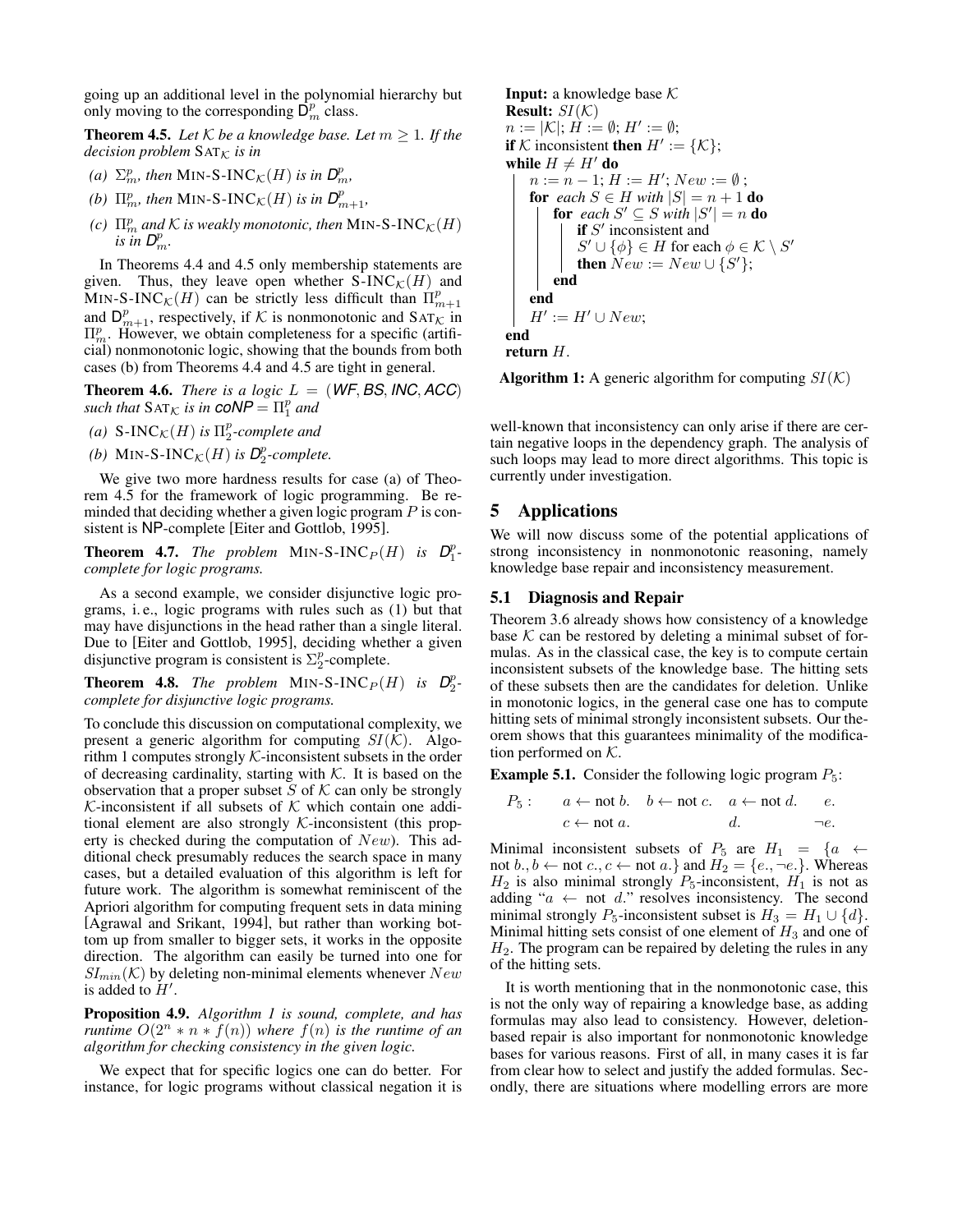probable than modelling gaps, and where identifying such errors simply is the better option. And finally, there are cases where there is simply no choice as some inconsistencies cannot be repaired by additions alone.

The results of this paper are not only relevant for knowledge base repair, but also for model-based diagnosis of technical systems along the lines of [Reiter, 1987; de Kleer *et al.*, 1992]. In this approach a system description  $SD$  is given in terms of first-order logic. SD describes the correct behaviour of a set of components *Comp* and uses ab predicates for this purpose. The idea is then to identify minimal sets of components C such that  $SD \cup Obs \cup \{ab(c) \mid c \in C\}$  is inconsistent. The results of this paper allow us to capture system descriptions expressed in more general logics. All we have to do is replace the inconsistency check with a strong inconsistency check. A more detailed analysis of this generalisation of model-based diagnosis is beyond the scope of this paper and will be discussed elsewhere.

#### 5.2 Measuring Inconsistency

An inconsistency measure Inc is a function that maps knowledge bases to non-negative real numbers. The intuition behind such functions is that larger values indicate severe inconsistencies in the knowledge base and the value 0 indicates minimal inconsistency, i. e., consistency. Different approaches to measuring inconsistency have been proposed in the literature, mostly for classical propositional logic, see [Thimm, 2017] for a recent survey. In this context, a simple but popular approach to measure inconsistency is to take the number of minimal inconsistent subsets [Hunter and Konieczny, 2008], i.e., to define  $Inc_{\text{MI}}(\mathcal{K}) = |I_{min}(\mathcal{K})|$ for a classical knowledge base  $K$ . This measure already complies with some basic ideas of inconsistency measurement, in particular  $Inc_{\text{MI}}(\mathcal{K}) = 0$  iff  $\mathcal K$  is consistent. By also taking the size and the relationships of minimal inconsistent subsets into account, a wide variety of different inconsistency measures can be defined on top of that idea, see e. g. [Hunter and Konieczny, 2008; Jabbour *et al.*, 2016; Jabbour and Sais, 2016].

Measuring inconsistency in nonmonotonic logics has only recently gained some attention [Ulbricht *et al.*, 2016] and a thorough study is still needed. In this setting, a measure such as  $Inc_{\text{MI}}$  is not applicable as a consistent nonmonotonic knowledge base  $K$  may contain minimal inconsistent subsets, recall the logic program  $P_4 = \{a \leftarrow \text{not } a, \text{not } b., b.\}$  from the introduction. However, using our notion of strong inconsistency the wide spectrum of measures based on minimal inconsistent subsets can be lifted to the general case. Here, we only consider the measure  $Inc_{\text{MI}}$ .

**Definition 5.2.** Define  $Inc_{MSI}$  via  $Inc_{MSI}(\mathcal{K}) = |SI_{min}(\mathcal{K})|$ for every knowledge base  $K$ .

If K is monotonic then  $Inc_{MSI}(\mathcal{K}) = Inc_{MI}(\mathcal{K})$  due to Proposition 3.5, item 2. So the measure  $Inc_{MSI}$  faithfully generalises  $Inc_{\text{MI}}$  to all kinds of logics.

**Example 5.3.** For the logic program  $P_4 = \{a \leftarrow$ not a, not b., b.} we obtain  $Inc_{MSI}(P_4) = 0$ , despite the fact that  $P_4$  contains a (classical) minimal inconsistent subset. For  $P_5 = \{a., \neg a., b \leftarrow \text{not } b.\}$  we have  $Inc_{MSI}(P_5) = 2$ .

The field of inconsistency measurement is driven by rationality postulates, i. e., the development of general properties that should hold for an inconsistency measure, cf. [Thimm, 2017]. Many of them specify desirable behaviour in terms of minimal inconsistent subsets and can thus easily be lifted to the general case. The following result shows the compliance of our generalised measure with some important properties.

Theorem 5.4. *Let* K *be a (monotonic or nonmonotonic) knowledge base.*

**Consistency**  $Inc_{MSI}(\mathcal{K}) = 0$  *if and only if*  $\mathcal{K}$  *is consistent.* 

**Independence** *If*  $\alpha \in Ntr(\mathcal{K})$  *then*  $Inc_{MSI}(\mathcal{K}) =$  $Inc_{MSI}(\mathcal{K} \setminus {\alpha}).$ 

**Separability** *If*  $SI_{min}(\mathcal{K}_1 \cup \mathcal{K}_2) = SI_{min}(\mathcal{K}_1) \cup SI_{min}(\mathcal{K}_2)$ *and*  $\widetilde{SI}_{min}(\mathcal{K}_1) \cap \widetilde{SI}_{min}(\mathcal{K}_2) = \emptyset$  *then*  $Inc_{\text{MSI}}(\mathcal{K}_1 \cup$  $\mathcal{K}_2$ ) =  $Inc_{MSI}(\mathcal{K}_1) + Inc_{MSI}(\mathcal{K}_2)$ .

The measure  $Inc_{MSI}$  violates one important property though, which is usually demanded for classical measures: the *monotonicity postulate*. This postulate requires  $Inc(K) \leq$ *Inc*( $K'$ ) whenever  $K \subseteq K'$  and formalises the intuition that inconsistency can only increase when adding new information. However, this intuition is inadequate for nonmonotonic logics as the addition of new information may resolve inconsistencies. Therefore, satisfaction of the *monotonicity postulate* is indeed *not* desirable in general, see [Ulbricht *et al.*, 2016] for a discussion on this topic.

In the same vein, other approaches that utilise minimal inconsistent sets for inconsistency measurement [Hunter and Konieczny, 2008; Jabbour *et al.*, 2016; Jabbour and Sais, 2016] can also be lifted to the general case. We leave a deeper investigation of this topic for future work.

#### 6 Conclusions

In this paper we studied inconsistency in an abstract setting covering arbitrary logics, including nonmonotonic ones. We showed that in the general case the standard notion of inconsistency is unable to play the same role it does in monotonic reasoning. Our main contribution is the identification of an adequate strengthening of inconsistency. One of our main results shows that the duality between minimal inconsistent subsets and maximal consistent subsets of a knowledge base, which does not hold for nonmonotonic logics, can be restored when minimal strongly inconsistent subsets are used. We established encouraging complexity results for problems related to strong inconsistency, presented a generic algorithm for computing (minimal) strongly inconsistent subsets, and demonstrated possible applications of our new notion in diagnosis/repair and inconsistency measurement.

Although there is a rich literature on inconsistency handling (see [Bertossi *et al.*, 2005] for an introduction and [Bienvenu *et al.*, 2016] for a recent approach), we are not aware of any work addressing the issues we studied in this paper.

In future work we will investigate algorithms for specific nonmonotonic logics, elaborate the use of strong inconsistency in model-based diagnosis and continue the study of inconsistency measures based on strong inconsistency.

## Acknowledgements

This work was partially funded by DFG (Research Training Group 1763; project BR 1817/7-2).